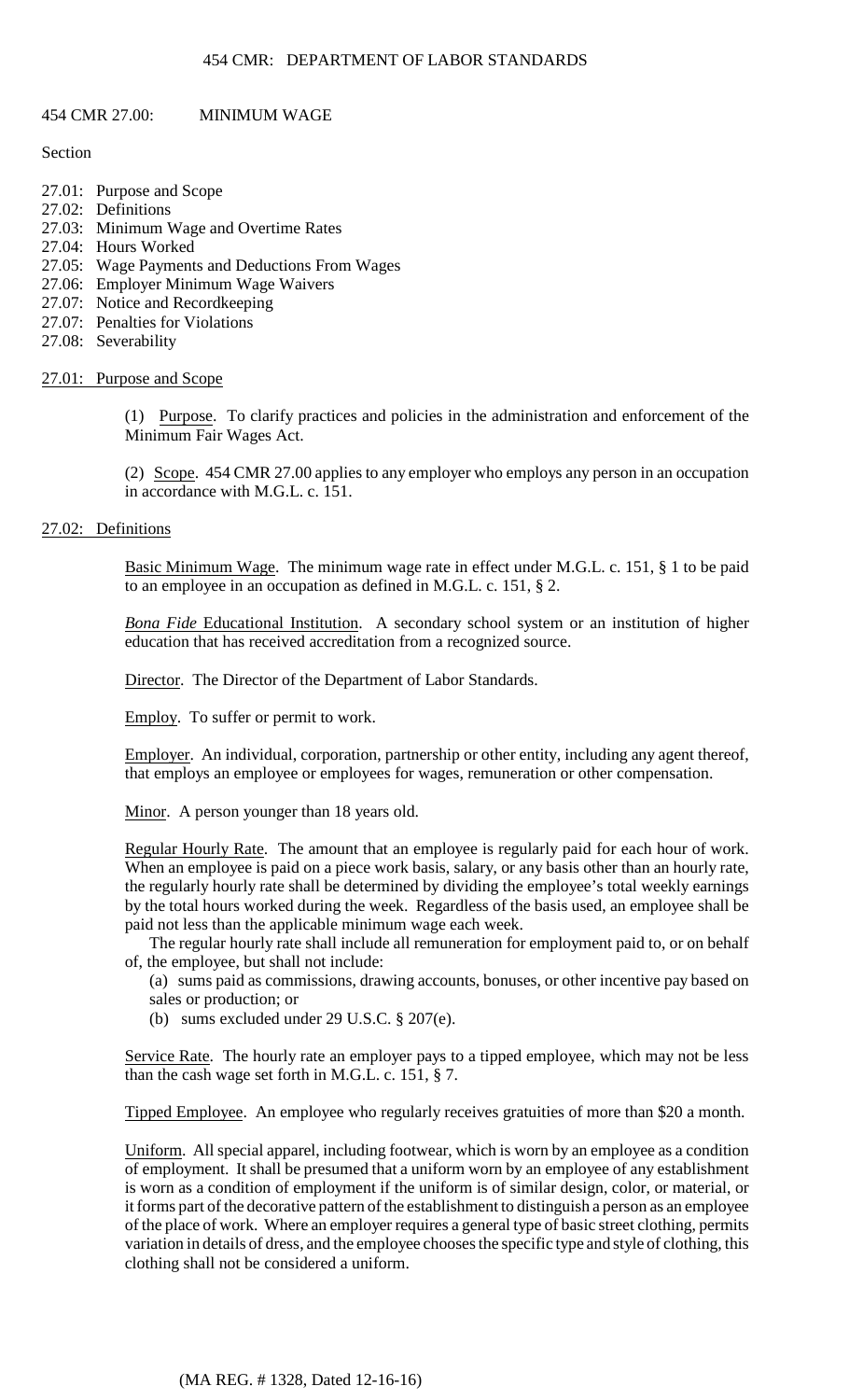#### 27.02: continued

Working Time. Includes all time during which an employee is required to be on the employer's premises or to be on duty, or to be at the prescribed work site or at any other location, and any time worked before or after the end of the normal shift to complete the work. Working time does not include meal times during which an employee is relieved of all work-related duties. Working time includes rest periods of short duration, usually 20 minutes or less.

## 27.03: Minimum Wage and Overtime Rates

(1) Basic Minimum Wage. At least the basic minimum wage in effect under M.G.L. c. 151, § 1 must be paid to an employee in an occupation as defined in M.G.L. c. 151, § 2, unless a lesser wage is expressly permitted by law or a waiver of the basic minimum wage is granted in writing by the Director in accordance with M.G.L. c. 151, § 7 or 9.

(2) Minimum Wage for Tipped Employees. The minimum wage rate for a tipped employee may be comprised of both:

(a) the service rate paid by the employer; and

(b) tips actually received and retained by the employee. The sum of the service rate and the tips received by the employee must equal or exceed the basic minimum wage. The service rate shall be not less than the cash wage required to be paid to a tipped employee in M.G.L. c. 151, § 7. An employer may pay the service rate to the employee only if:

1. the employer informs such employee in writing of the provisions of M.G.L. c. 151, § 7, paragraph three;

2. the employee actually receives tips in an amount which, when added to the service rate, equals or exceeds the basic minimum wage; and

 requirements of M.G.L. c. 149, § 152A. Unless all three of the foregoing requirements 3. all tips received by the employee are either retained by him or her or are distributed to him or her through a tip-pooling arrangement. If the employee is engaged in the serving of food or beverages, a tip-pooling arrangement must conform with the are met, the employer must pay a tipped employee at least the full basic minimum wage.

(3) Overtime Rate. One and one half times an employee's regular hourly rate, such regular hourly rate not to be less than the basic minimum wage, for work in excess of 40 hours in a work week, except as set forth in M.G.L. c. 151, § 1A. The terms "*bona fide* executive, or administrative or professional person" in M.G.L. c. 151, § 1A(3), and "professional service" in M.G.L. c. 151, § 2, shall have the same meaning as set forth in 29 CFR Part 541.

 such payments shall not serve to compensate the employee for any portion of the overtime rate for hours worked over 40 in a work week, except that this limitation only applies to the "one-Whether a nonexempt employee is paid on an hourly, piece work, salary, or any other basis, half" portion of the overtime rate (one and "one-half" times an employee's regular hourly rate) when overtime is determined on a *bona fide* fluctuating workweek basis.

The overtime rate for a tipped employee receiving the service rate shall be computed at one and one half times the basic minimum wage, except where exempted by M.G.L. c. 151, § 1A.

#### 27.04: Hours Worked

(1) Reporting Pay. When an employee who is scheduled to work three or more hours reports for duty at the time set by the employer, and that employee is not provided with the expected hours of work, the employee shall be paid for at least three hours on such day at no less than the basic minimum wage. 454 CMR 27.04 shall not apply to organizations granted status as charitable organizations under the Internal Revenue Code.

(2) On-call Time. All on-call time is compensable working time unless the employee is not required to be at the work site or another location, and is effectively free to use his or her time for his or her own purposes.

## (3) Sleeping Time and Working Shifts.

 (a) An employee required to be on duty at the work site for less than 24 hours is working even if the employee is permitted to sleep or engage in other personal activities when not busy.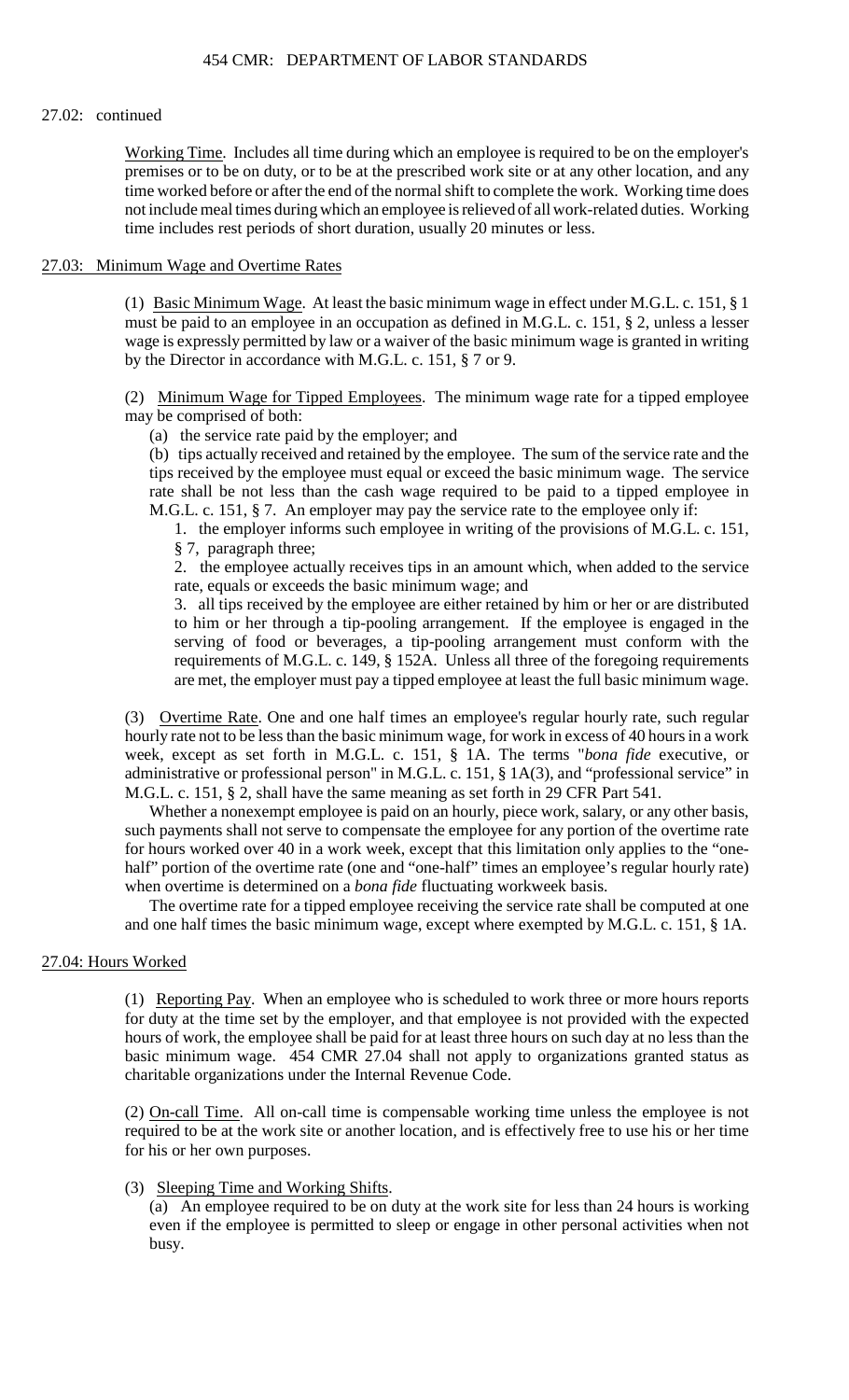#### 27.04: continued

 *bona fide* meal periods and a *bona fide* regularly scheduled sleeping period of not more than (b) Where an employee is required to be on duty at the worksite for 24 hours or more, the employer and employee may agree in writing prior to performance of the work to exclude eight hours from working time, provided the employer provides adequate sleeping quarters and the employee can enjoy an uninterrupted period of sleep. If no prior written agreement is made, sleeping time and meal time will constitute compensable working time. If the sleeping period is interrupted by a call to duty, all time on duty must be counted as working time. If the sleeping period is interrupted to such an extent that the employee cannot get a reasonable period of sleep, the entire period must be counted as working time.

 (c) If an employee resides on an employer's premises on a permanent basis or for extended and the employee may make any reasonable written agreement as to hours worked which takes into consideration all of the pertinent facts; provided, however, that the employee shall be compensated for all time in which job-related duties are actually performed, and on-call periods of time, not all time spent on the premises is considered working time. The employer time shall be compensated in accordance with 454 CMR 27.04(2).

(4) Travel Time.

(a) Ordinary travel between home and work is not compensable working time.

(b) If an employee who regularly works at a fixed location is required to report to a location other than his or her regular work site, the employee shall be compensated for all travel time in excess of his or her ordinary travel time between home and work and shall be reimbursed for associated transportation expenses.

(c) If an employer requires an employee to report to a location other than the work site or to report to a specified location to take transportation, compensable work time begins at the reporting time and includes subsequent travel to and from the work site.

(d) An employee required or directed to travel from one place to another after the beginning of or before the close of the work day shall be compensated for all travel time and shall be reimbursed for all transportation expenses.

 (e) Travel that keeps an employee away from home overnight shall be compensated in a manner consistent with 29 C.F.R. § 785.39.

#### 27.05: Wage Payments and Deductions From Wages

 (1) Deductions from Basic Minimum Wage. No deduction, other than those required or expressly allowed by law, and those allowed for lodging and meals listed in 454 CMR 27.05(2) and (3), shall be made from the basic minimum wage.

(2) Deductions for Lodging. An employer may deduct from the basic minimum wage of an employee a sum per week as set forth in 454 CMR 27.05(2)(a) through (c) for lodging that is safe and sanitary, and meets the standards for housing established by 105 CMR 410.000: *Minimum Standards of Fitness for Human Habitation (State Sanitary Code, Chapter II)*, including heat, potable water, and light. If an employee is paid less than the basic minimum wage for hours worked in a week in accordance with a waiver under M.G.L. c. 151, § 7 or 9, a deduction for lodging is not permitted.

 has given the employee prior written notice describing the lodging, setting forth the amount to A deduction for lodging is not permitted unless the employee voluntarily accepts and actually uses the room. Deductions for lodging shall not be made by the employer unless the employer be charged to the employee for the lodging, and providing notice that the employee's acceptance of the lodging is voluntary, and the employee has provided voluntary written acceptance of the lodging and deductions.

Deductions for lodging shall not exceed the following rates.

- (a) A sum not exceeding \$35.00 per week for a room occupied by one person.
- (b) A sum not exceeding \$30.00 per week for a room occupied by two persons.
- (c) A sum not exceeding \$25.00 per week for a room occupied by three or more persons.

(3) Deductions for Meals. An employer may deduct from the basic minimum wage of an employee the cost of meals, but not to exceed the amount per day set forth in 454 CMR 27.05(3). If an employee is paid less than the basic minimum wage for hours worked in a week in accordance with a waiver under M.G.L. c. 151, § 7 or 9, a deduction for meals is not permitted.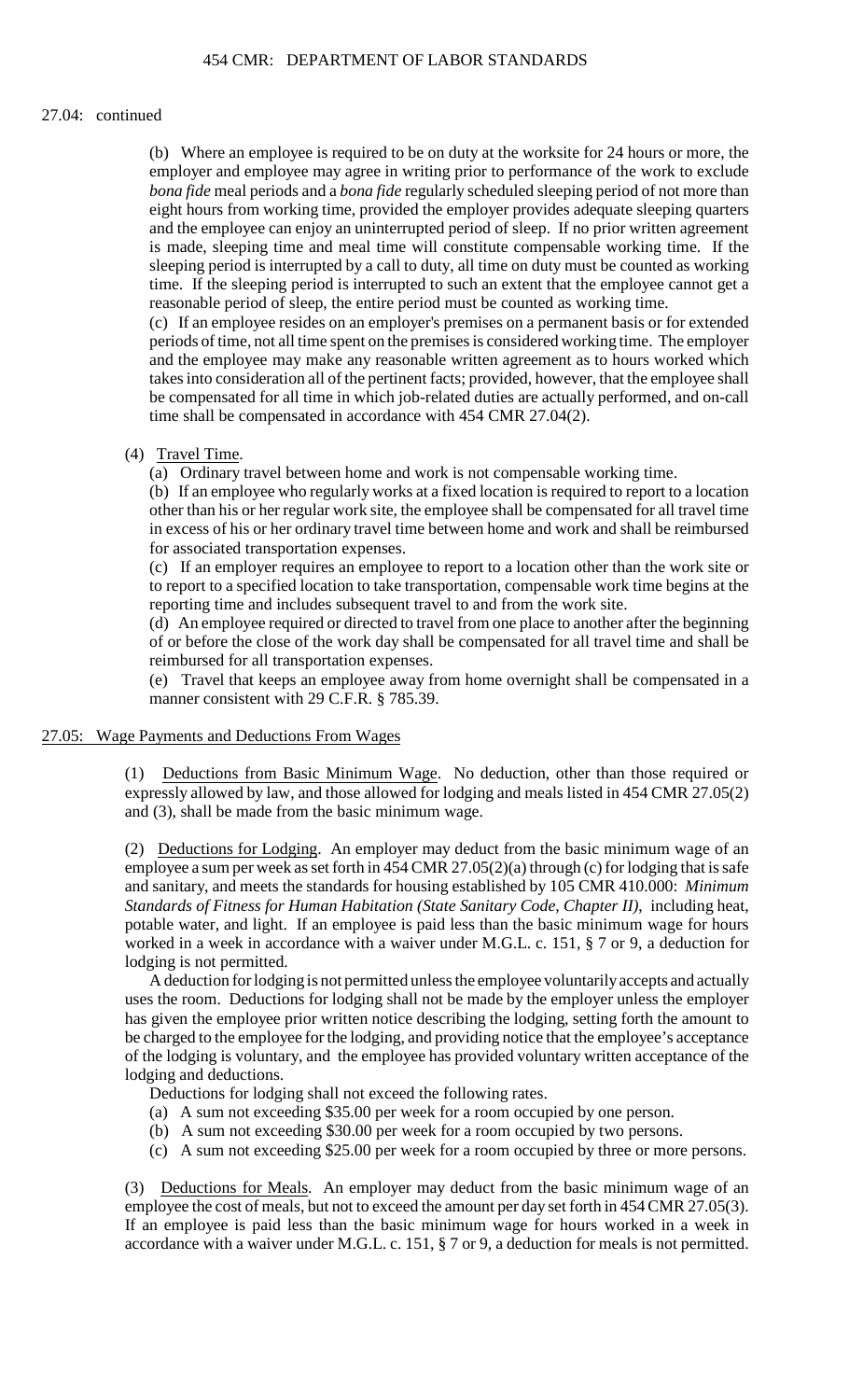## 454 CMR: DEPARTMENT OF LABOR STANDARDS

#### 27.05: continued

 A deduction for meals is not permitted unless the employee voluntarily accepts and actually receives the meal. Deductions for meals shall not be made by the employer unless the employer has given the employee prior written notice describing the meal plan, setting forth the amount to be charged to the employee for the meals, and providing notice that the employee's acceptance of the meals is voluntary, and the employee has provided voluntary written acceptance of the meals and deductions.

The maximum deduction for meals per day shall be as follows: Breakfast, \$1.50, Lunch, \$2.25; Dinner, \$2.25.

(a) A deduction for one meal may be made from the wages of an employee working three hours or more.

(b) A deduction for two meals may be made from the wages of an employee whose work entirely covers two meal periods, or eight hours of work.

 (c) A deduction for three meals may be made from the wages of an employee if lodging is provided, or if special permission is granted by the Director.

(4) Uniforms. For employers requiring uniforms, the following shall apply:

(a) Where uniforms require dry-cleaning, commercial laundering, or other special treatment, the employee shall be reimbursed for the actual costs of such service. Where uniforms are made of "wash and wear" materials, that do not require special treatment, and that are routinely washed and dried with other personal garments, the employer need not reimburse the employee for uniform maintenance costs.

(b) No deposit shall be required by the employer from an employee for a uniform, except by application granted by the Director.

(c) An employee or prospective employee who is required to purchase or rent a uniform shall be reimbursed for the actual purchase or rental cost of the uniform.

(5) Indirect Deductions. An employer may not separately charge or bill an employee for fees or amounts not allowed as deductions.

 employee's wages for meals or lodging, the employee's regular hourly rate used to calculate (6) Deductions and the Calculation of Overtime. Where deductions are made from an overtime compensation shall be the employee's hourly rate before any deductions are made.

 to the contrary, an employer may provide lodging and meals in the employer's home to an (7) Student Housing/Household Services. Notwithstanding any provision of 454 CMR 27.00 employee who is a full-time student at a *bona fide* educational institution in exchange for household services, provided that such household services do not exceed 16 hours of working time per week in exchange for occupancy of a single room.

## 27.06: Employer Minimum Wage Waivers

## (1) Student Workers.

 (a) The Director may issue to any hospital or laboratory a waiver permitting payment of not less than 80% of the basic minimum wage to students whose employment for wages is part of a formal training program for such period of time as shall be fixed by the Director and stated in the waiver.

(b) The Director may issue to any *bona fide* educational institution, a waiver permitting payment of not less than 80% of the basic minimum wage, to students enrolled in and employed by said institutions for such period of time as shall be fixed by the Director and stated in the waiver.

(c) The Director may issue to any establishment which has been granted non-profit status under the Internal Revenue Code a waiver permitting payment of not less than 80% of the basic minimum wage to minors attending secondary school who work part-time in hospital wards, school and college dining rooms and dormitories, where the ratio of one minor to five adult persons working in these areas is maintained, for such period of time as shall be fixed by the Director and stated in the waiver.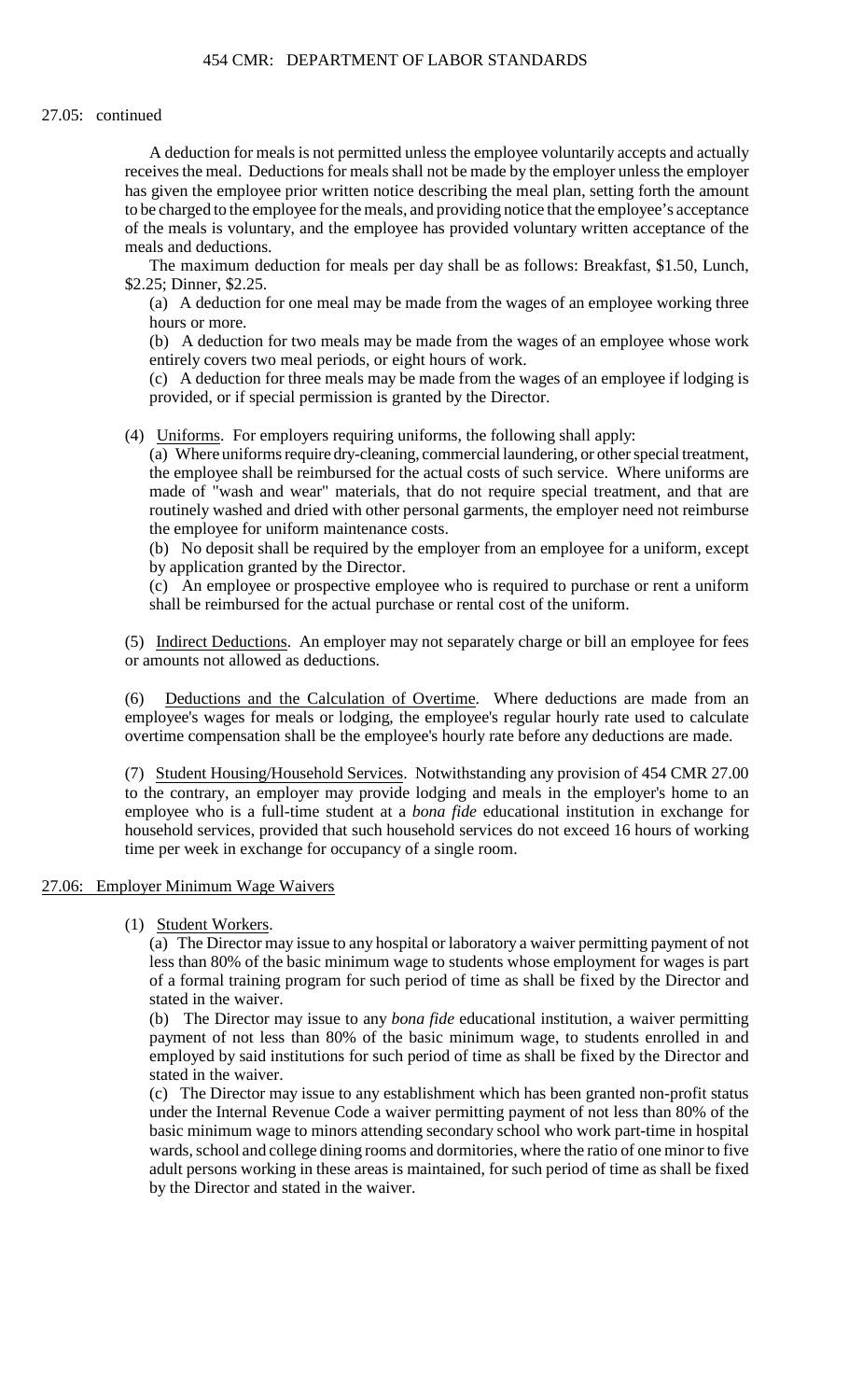#### 27.06: continued

 (2) Seasonal Camp Counselors and Counselor Trainees. The Director may, in accordance with shall be fixed by the Director and stated in the waiver. In order to receive a waiver, a camp must M.G.L. c. 151, § 7, issue to any seasonal camp a waiver permitting payment of less than the minimum wage to seasonal camp counselors or counselor trainees for such period of time as provide to DLS information regarding the seasonal nature of the business, the sub-minimum wage sought, and whether the camp will provide food and lodging to the employees, and the number of counselors for whom a waiver is sought. An employee shall be considered a seasonal camp counselor or counselor trainee if the employee is directly involved in camp programming and camper supervision. A waiver of the basic minimum wage shall not apply to employees who work as dish washers, kitchen workers, maintenance workers, life guards or other jobs that do not entail the direct supervision of campers. Seasonal camps seeking a minimum wage exemption must apply annually for a waiver from the Director.

### (3) Special Certificate.

(a) No person whose earning capacity has been impaired may be paid less than the basic minimum wage unless and until the employer obtains from the Director a special certificate in accordance with the provisions of M.G.L. c. 151, § 9.

 (b) The special certificate may be granted for a period not to exceed 24 months. The employer must obtain a special certificate for each work site where the employer will assign workers.

 Standard Act, § 214(c) issued by the U.S. Department of Labor, and all other documentation (c) The Director shall prescribe the application form and supporting documentation required to obtain a special certificate permitting the employer to pay an employee with a disability less than the minimum wage. A special certificate will not be issued unless the employer submits a current Certificate Authorizing Special Minimum Wage Rates under the Fair Labor the Director may require.

### 27.07: Notice and Recordkeeping

(1) Workplace Notice. Every employer shall post, in a place conspicuous to employees, a workplace notice issued by the Commonwealth containing the basic minimum wage rates and such other provisions of M.G.L. c. 151 and 454 CMR 27.00 as the law or the Director may require. The workplace notice shall be posted in English, and in any other language that is spoken by 5% or more of the employer's workforce and for which a translated notice in that language is available from the Commonwealth.

 employer, or with a bank, accountant or other central location within the Commonwealth. All (2) Records. For each employee, the employer shall keep a true and accurate record of the employee's name, complete address, social security number, occupation, amount paid each pay period, hours worked each day, rate of pay, vacation pay, any deductions made from wages, any fees or amounts charged by the employer to the employee, dates worked each week, and such other information as the Director or the Attorney General in their discretion shall deem material and necessary. Such records shall be kept on file for at least three years after the entry date of the record. Such records shall be maintained at the place of employment, at an office of the reports, schedules, books, records, and additional information that are filed or made available to the Department or the Attorney General shall be certified under pains and penalties of perjury as true, correct and accurate by the owner, chief financial officers, general counsel or chief executive officer of the employer.

 demand, in accordance with M.G.L. c. 151, §§ 3, 15 and 19(3). The term transcript, as used in All such records must be kept and furnished to the Director or Attorney General upon M.G.L. c. 151, §§ 3, 15 and 19(3), shall include photocopies, printouts of electronic information and any reproduction of records, entries, or documents.

An employee who requests such records as they pertain to himself or herself shall be provided with a copy within ten business days, and, if the employee so requests, shall be allowed to inspect the original paper or electronic records at a reasonable time and place.

(3) Recording of Working Time. An employer may round an employee's starting and stopping time to the nearest five minutes, one-tenth, or quarter of an hour provided that this manner of computing working time averages out over a reasonable period of time so that an employee is fully compensated for all the time he or she actually worked.